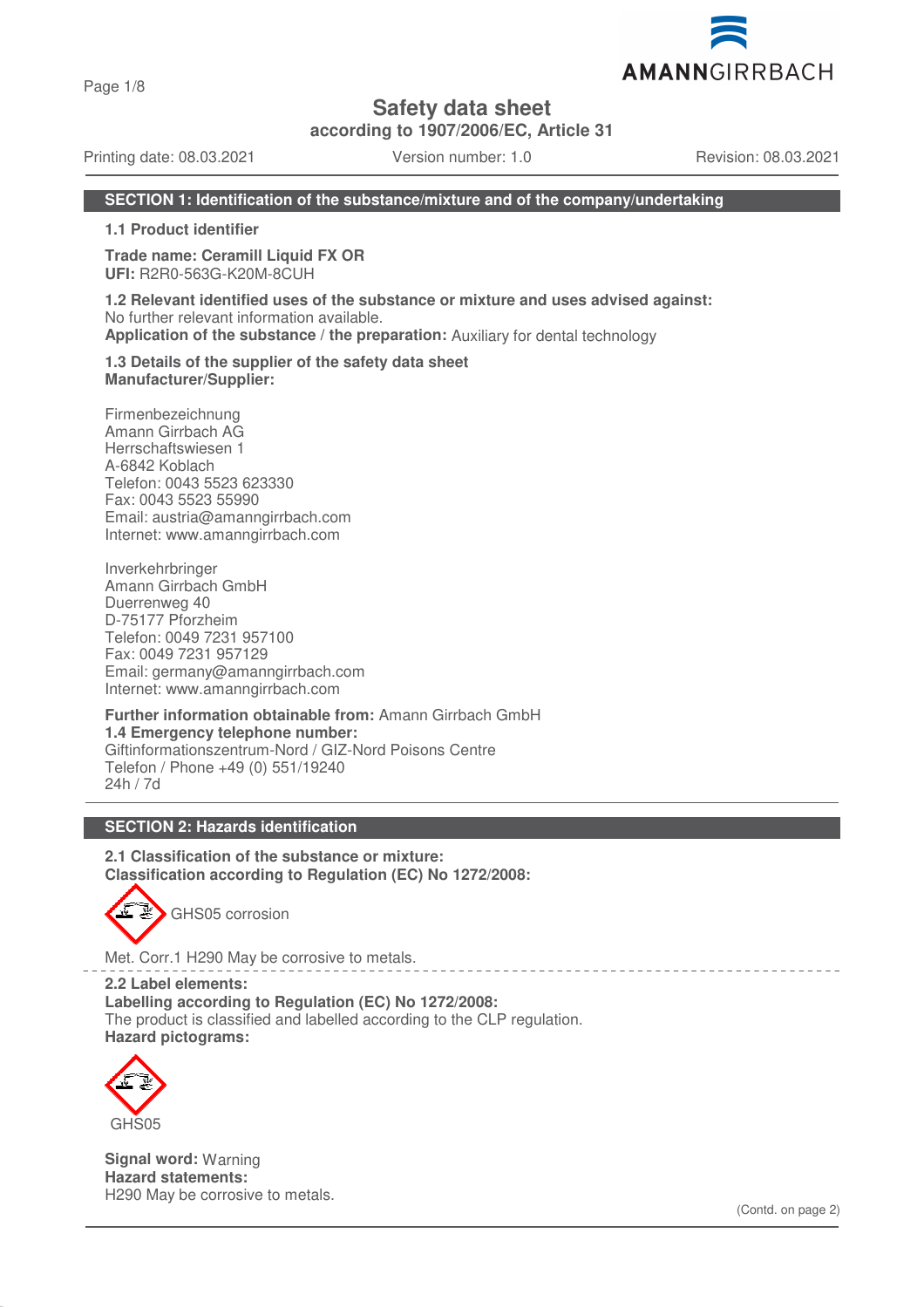Page 2/8

**Safety data sheet**

**according to 1907/2006/EC, Article 31**

Printing date: 08.03.2021 Version number: 1.0 Revision: 08.03.2021

**Trade name: Ceramill Liquid FX OR**

(Contd. of page 1)

**Precautionary statements:** P101 If medical advice is needed, have product container or label at hand. P102 Keep out of reach of children. P103 Read carefully and follow all instructions. P234 Keep only in original packaging. P390 Absorb spillage to prevent material damage. P406 Store in a corrosion resistant container / container with a resistant inner liner. **2.3 Other hazards: Results of PBT and vPvB assessment: PBT:** Not applicable. **vPvB:** Not applicable.

## **SECTION 3: Composition/information on ingredients**

## **3.2 Mixtures**

**Description:** Mixture of substances listed below with nonhazardous additions.

## **Dangerous components:**

| CAS: 334869-74-8 | praseodymium(III) acetate hydrate                                                                                                                                    | $>2.5 - 10\%$ |
|------------------|----------------------------------------------------------------------------------------------------------------------------------------------------------------------|---------------|
|                  | Skin Irrit. 2, H315; Eye Irrit. 2, H319; STOT SE 3, H335                                                                                                             |               |
| CAS: 7647-01-0   | hydrochloric acid                                                                                                                                                    | $>0.1 - 1\%$  |
|                  | EINECS: 231-595-7 $\diamondsuit$ Met. Corr.1, H290; Skin Corr. 1B, H314; Eye Dam. 1, H318; $\diamondsuit$ Acute<br>Tox. 4, H302; Acute Tox. 4, H312; STOT SE 3, H335 |               |
|                  | Specific concentration limits: Skin Corr. 1B; H314: $C \ge 25$ %                                                                                                     |               |
|                  | Skin Irrit. 2; H315: 10 % $\leq$ C $<$ 25 %                                                                                                                          |               |
|                  | Eye Irrit. 2; H319: 10 % $\leq$ C $<$ 25 %                                                                                                                           |               |
|                  | STOT SE 3; H335: $C \ge 10$ %                                                                                                                                        |               |
|                  | Met. Corr.1; H290: $C \ge 0.1$ %                                                                                                                                     |               |
|                  | Additional information: For the wording of the listed hazard phrases refer to section 16.                                                                            |               |

## **SECTION 4: First aid measures**

#### **4.1 Description of first aid measures:**

## **General information:**

Take affected persons out into the fresh air.

Do not leave affected persons unattended.

**After inhalation:** Supply fresh air; consult doctor in case of complaints.

**After skin contact:** Immediately wash with water and soap and rinse thoroughly.

# **After eye contact:**

Rinse opened eye for several minutes under running water.

Call a doctor immediately.

**After swallowing:** Call a doctor immediately.

**4.2 Most important symptoms and effects, both acute and delayed:**

No further relevant information available.

**4.3 Indication of any immediate medical attention and special treatment needed:**

No further relevant information available.

# **SECTION 5: Firefighting measures**

# **5.1 Extinguishing media:**

**Suitable extinguishing agents:**

CO2, powder or water spray. Fight larger fires with water spray or alcohol resistant foam.

**For safety reasons unsuitable extinguishing agents:** Water with full jet

**5.2 Special hazards arising from the substance or mixture:**

Formation of toxic gases is possible during heating or in case of fire.

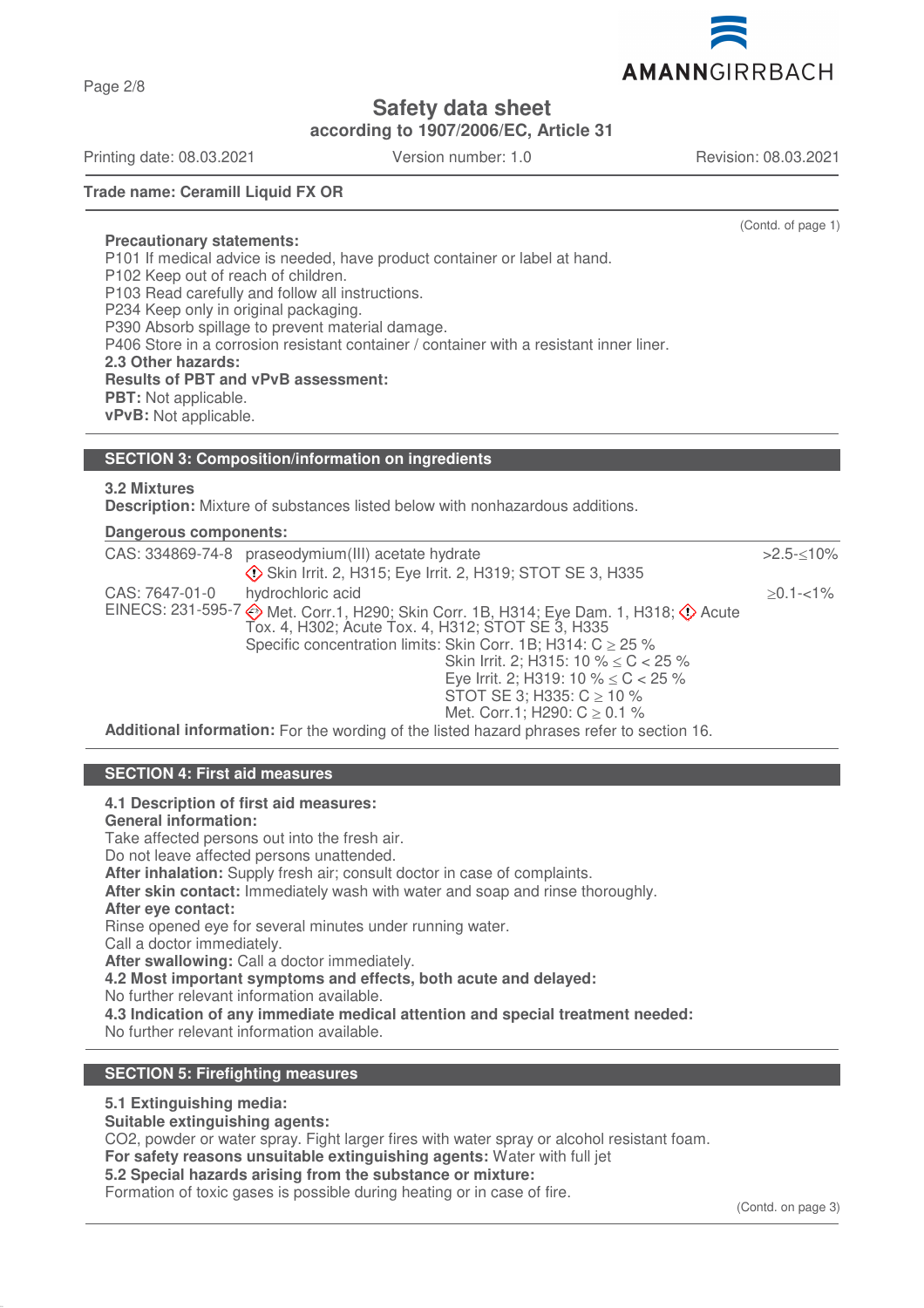Page 3/8

**Safety data sheet**

**according to 1907/2006/EC, Article 31**

Printing date: 08.03.2021 Version number: 1.0 Revision: 08.03.2021

AMANNGIRRBACH

**Trade name: Ceramill Liquid FX OR**

(Contd. of page 2)

In case of fire, the following can be released: Hydrogen chloride (HCl) **5.3 Advice for firefighters: Protective equipment:** Mouth respiratory protective device. Do not inhale explosion gases or combustion gases. **Additional information:** Collect contaminated fire fighting water separately. It must not enter the sewage system.

# **SECTION 6: Accidental release measures**

**6.1 Personal precautions, protective equipment and emergency procedures:** Wear protective equipment. Keep unprotected persons away. Ensure adequate ventilation. Use respiratory protective device against the effects of fumes/dust/aerosol. **6.2 Environmental precautions:** Do not allow product to reach sewage system or any water course. **6.3 Methods and material for containment and cleaning up:** Absorb with liquid-binding material (sand, diatomite, acid binders, universal binders, sawdust). Ensure adequate ventilation. **6.4 Reference to other sections:** See Section 7 for information on safe handling. See Section 8 for information on personal protection equipment. See Section 13 for disposal information.

# **SECTION 7: Handling and storage**

## **7.1 Precautions for safe handling:**

Open and handle receptacle with care.

Ensure good ventilation/exhaustion at the workplace.

Prevent formation of aerosols.

**Information about fire - and explosion protection:** Keep ignition sources away - Do not smoke.

**7.2 Conditions for safe storage, including any incompatibilities: Storage:**

**Requirements to be met by storerooms and receptacles:** Store only in the original receptacle. **Information about storage in one common storage facility:** Do not store together with alkalis (caustic solutions). Store away from foodstuffs. **Further information about storage conditions:** Keep container tightly sealed.

**7.3 Specific end use(s):** No further relevant information available.

# **SECTION 8: Exposure controls/personal protection**

## **8.1 Control parameters:**

**Ingredients with limit values that require monitoring at the workplace:** 

**7647-01-0 hydrochloric acid**

OEL Short-term value: 15 mg/m<sup>3</sup>, 10 ppm Long-term value:  $8 \text{ mg/m}^3$ , 5 ppm IOELV

# **8.2 Exposure controls:**

**Appropriate engineering controls** No further data; see item 7.

#### **Individual protection measures, such as personal protective equipment General protective and hygienic measures:**

The usual precautionary measures are to be adhered to when handling chemicals.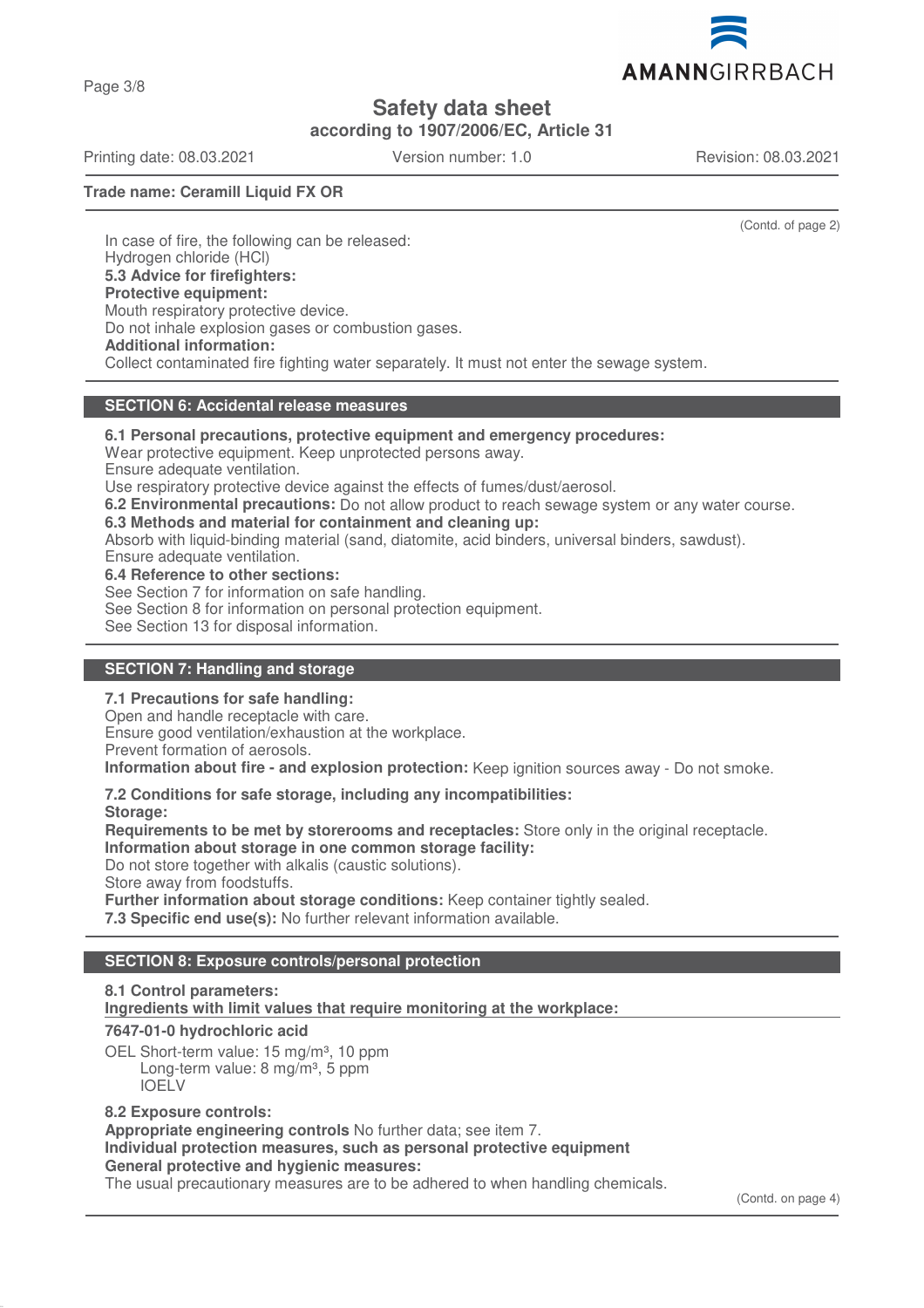

**according to 1907/2006/EC, Article 31**

Printing date: 08.03.2021 Version number: 1.0 Revision: 08.03.2021

Page 4/8

**Trade name: Ceramill Liquid FX OR**

(Contd. of page 3)

(Contd. on page 5)

Wash hands before breaks and at the end of work. Keep away from foodstuffs, beverages and feed. Do not inhale gases / fumes / aerosols. Avoid contact with the eyes and skin. **Respiratory protection:** Not necessary if room is well-ventilated. **Hand protection** Protective gloves **Material of gloves:** Nitrile rubber, NBR Butyl rubber, BR The selection of the suitable gloves does not only depend on the material, but also on further marks of quality and varies from manufacturer to manufacturer. **Penetration time of glove material:** The exact break through time has to be found out by the manufacturer of the protective gloves and has to be observed. **Eye/face protection** Tightly sealed goggles

**SECTION 9: Physical and chemical properties**

| 9.1 Information on basic physical and chemical properties: |                                               |
|------------------------------------------------------------|-----------------------------------------------|
| <b>General Information:</b>                                |                                               |
| Colour:                                                    | Yellow                                        |
| Odour:                                                     | Characteristic                                |
| <b>Odour threshold:</b>                                    | Not determined.                               |
| <b>Melting point/freezing point:</b>                       | Undetermined.                                 |
| Boiling point or initial boiling point and boiling         |                                               |
| range                                                      | Undetermined.                                 |
| Flammability                                               | Not applicable.                               |
| Lower and upper explosion limit                            |                                               |
| Lower:                                                     | Not determined.                               |
| Upper:                                                     | Not determined.                               |
| Flash point:                                               | Not applicable.                               |
| <b>Auto-ignition temperature:</b>                          | Product is not selfigniting.                  |
| <b>Decomposition temperature:</b>                          | Not determined.                               |
| pH                                                         | <                                             |
| <b>Viscosity:</b>                                          |                                               |
| <b>Kinematic viscosity</b>                                 | Not applicable.                               |
| <b>Dynamic:</b>                                            | Not applicable.                               |
| <b>Solubility</b>                                          |                                               |
| water:                                                     | Fully miscible.                               |
| Partition coefficient n-octanol/water (log value)          | Not determined.                               |
| <b>Vapour pressure:</b>                                    | Not determined.                               |
| Density and/or relative density                            |                                               |
| <b>Density:</b>                                            | Not determined.                               |
| <b>Relative density:</b>                                   | Not determined.                               |
| Vapour density:                                            | Not determined.                               |
| 9.2 Other information:                                     |                                               |
| Appearance:                                                |                                               |
| Form:                                                      | Fluid                                         |
| Important information on protection of health              |                                               |
| and environment, and on safety.                            |                                               |
| <b>Explosive properties:</b>                               | Product does not present an explosion hazard. |
|                                                            | (Contd. o                                     |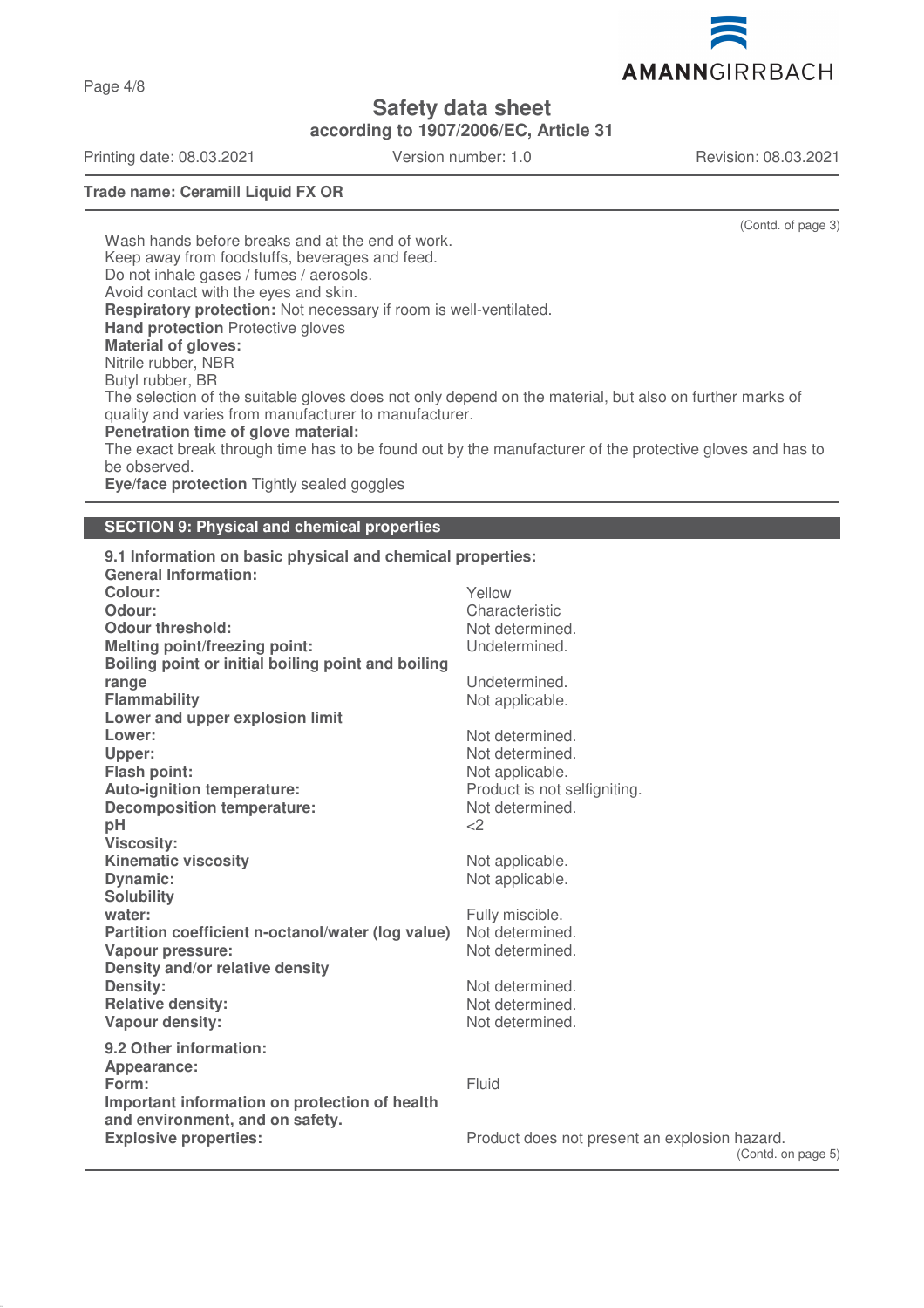

**according to 1907/2006/EC, Article 31**

Printing date: 08.03.2021 Version number: 1.0 Revision: 08.03.2021

**Trade name: Ceramill Liquid FX OR**

|                                               |                 | (Contd. of page 4) |  |  |
|-----------------------------------------------|-----------------|--------------------|--|--|
| <b>Change in condition:</b>                   |                 |                    |  |  |
| <b>Evaporation rate:</b>                      | Not applicable. |                    |  |  |
| Information with regard to physical hazard    |                 |                    |  |  |
| classes                                       |                 |                    |  |  |
| <b>Explosives</b>                             | Void            |                    |  |  |
| <b>Flammable gases</b>                        | Void            |                    |  |  |
| <b>Aerosols</b>                               | Void            |                    |  |  |
| <b>Oxidising gases</b>                        | Void            |                    |  |  |
| <b>Gases under pressure</b>                   | Void            |                    |  |  |
| <b>Flammable liquids</b>                      | Void            |                    |  |  |
| <b>Flammable solids</b>                       | Void            |                    |  |  |
| Self-reactive substances and mixtures         | Void            |                    |  |  |
| <b>Pyrophoric liquids</b>                     | Void            |                    |  |  |
| <b>Pyrophoric solids</b>                      | Void            |                    |  |  |
| Self-heating substances and mixtures          | Void            |                    |  |  |
| Substances and mixtures, which emit flammable |                 |                    |  |  |
| gases in contact with water                   | Void            |                    |  |  |
| <b>Oxidising liquids</b>                      | Void            |                    |  |  |
| <b>Oxidising solids</b>                       | Void            |                    |  |  |
| <b>Organic peroxides</b>                      | Void            |                    |  |  |
| <b>Corrosive to metals</b>                    |                 |                    |  |  |
| May be corrosive to metals.                   |                 |                    |  |  |
| <b>Desensitised explosives</b>                | Void            |                    |  |  |
|                                               |                 |                    |  |  |

## **SECTION 10: Stability and reactivity**

**10.1 Reactivity:** No further relevant information available. **10.2 Chemical stability: Thermal decomposition / conditions to be avoided:** No decomposition if used according to specifications. **10.3 Possibility of hazardous reactions:** Reacts with alkali (lyes). Develops corrosive gases/fumes. **10.4 Conditions to avoid:** No further relevant information available. **10.5 Incompatible materials:** No further relevant information available. **10.6 Hazardous decomposition products:** Hydrogen chloride (HCl) Corrosive gases/vapours

## **SECTION 11: Toxicological information**

**11.1 Information on hazard classes as defined in Regulation (EC) No 1272/2008 Acute toxicity** Based on available data, the classification criteria are not met. **Skin corrosion/irritation** Based on available data, the classification criteria are not met. **Serious eye damage/irritation** Based on available data, the classification criteria are not met. **Respiratory or skin sensitisation** Based on available data, the classification criteria are not met. **Germ cell mutagenicity** Based on available data, the classification criteria are not met. **Carcinogenicity** Based on available data, the classification criteria are not met. **Reproductive toxicity** Based on available data, the classification criteria are not met. **STOT-single exposure** Based on available data, the classification criteria are not met. **STOT-repeated exposure** Based on available data, the classification criteria are not met. **Aspiration hazard** Based on available data, the classification criteria are not met.

(Contd. on page 6)

# Page 5/8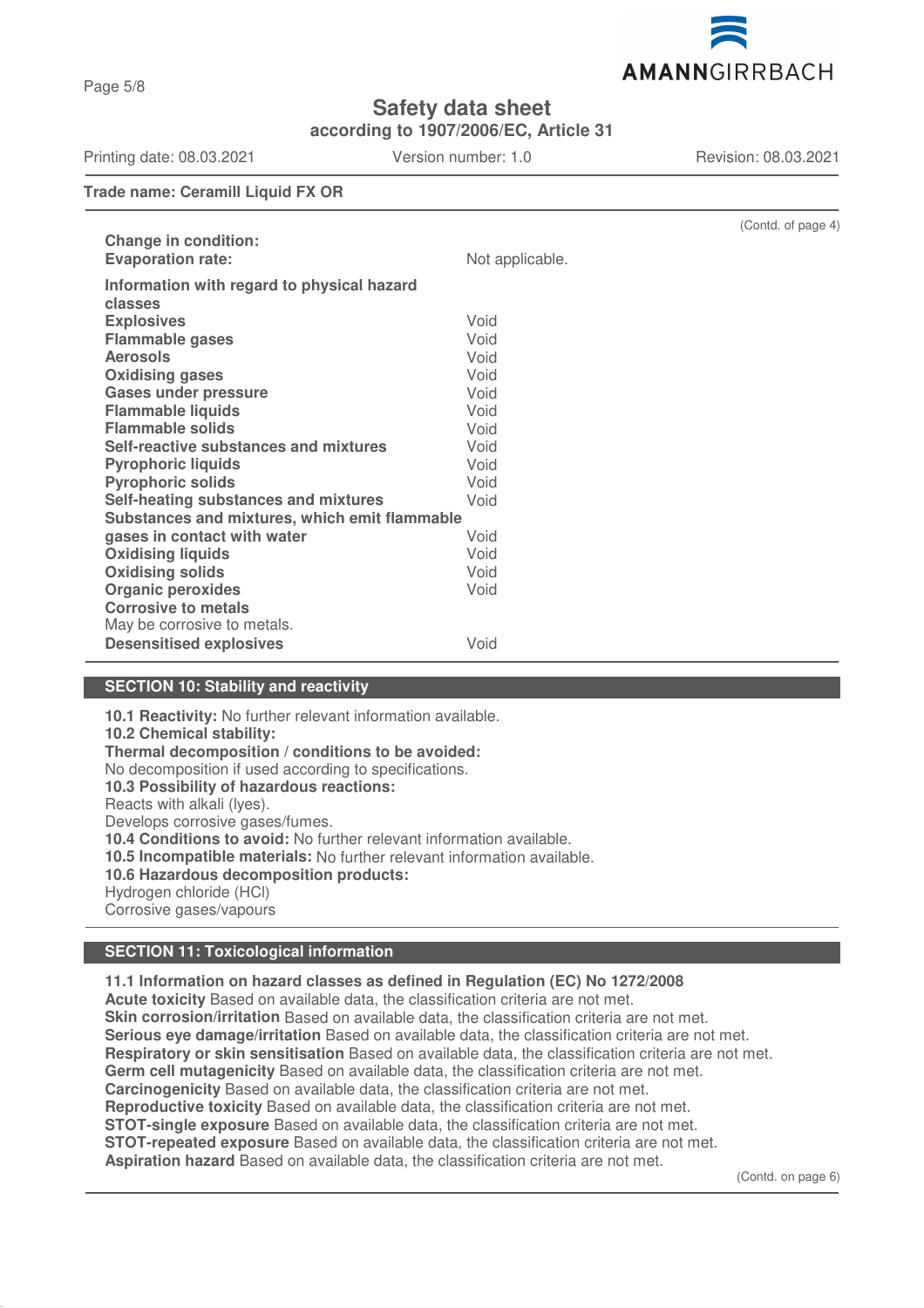Page 6/8

# **Safety data sheet**

**according to 1907/2006/EC, Article 31**

Printing date: 08.03.2021 Version number: 1.0 Revision: 08.03.2021

**Trade name: Ceramill Liquid FX OR**

# **11.2 Information on other hazards**

## **Endocrine disrupting properties**

None of the ingredients is listed.

# **SECTION 12: Ecological information**

### **12.1 Toxicity:**

**Aquatic toxicity:** No further relevant information available.

**12.2 Persistence and degradability:** No further relevant information available.

**12.3 Bioaccumulative potential:** No further relevant information available.

**12.4 Mobility in soil:** No further relevant information available.

### **12.5 Results of PBT and vPvB assessment:**

**PBT:** Not applicable.

**vPvB:** Not applicable.

### **12.6 Endocrine disrupting properties**

The product does not contain substances with endocrine disrupting properties.

**12.7 Other adverse effects:** No further relevant information available.

### **Additional ecological information:**

#### **General notes:**

Water hazard class 1 (German Regulation) (Self-assessment): slightly hazardous for water Do not allow undiluted product or large quantities of it to reach ground water, water course or sewage system.

## **SECTION 13: Disposal considerations**

**SECTION 14: Transport information**

# **13.1 Waste treatment methods:**

# **Recommendation:**

Must not be disposed together with household garbage. Do not allow product to reach sewage system. **European waste catalogue:**

Dispose of contents/container in accordance with local/regional/national/international regulations.

### **Uncleaned packaging:**

**Recommendation:** Disposal must be made according to official regulations.

| 14.1 UN number or ID number<br><b>ADR, IMDG, IATA</b><br>14.2 UN proper shipping name:<br><b>ADR</b><br><b>IMDG, IATA</b><br>14.3 Transport hazard class(es):<br>ADR, IMDG, IATA<br>$\sum_{\underline{u},\underline{v}}\sum_{\underline{u},\underline{v}}\underline{v}$ | <b>UN1789</b><br>1789 HYDROCHLORIC ACID<br><b>HYDROCHLORIC ACID</b> |
|-------------------------------------------------------------------------------------------------------------------------------------------------------------------------------------------------------------------------------------------------------------------------|---------------------------------------------------------------------|
| Class:<br>Label:<br>14.4 Packing group:<br><b>ADR, IMDG, IATA</b><br><b>14.5 Environmental hazards:</b><br><b>Marine pollutant:</b>                                                                                                                                     | 8 Corrosive substances.<br>8<br>Ш<br>No<br>(Contd. on page 7)       |

(Contd. of page 5)

AMANNGIRRBACH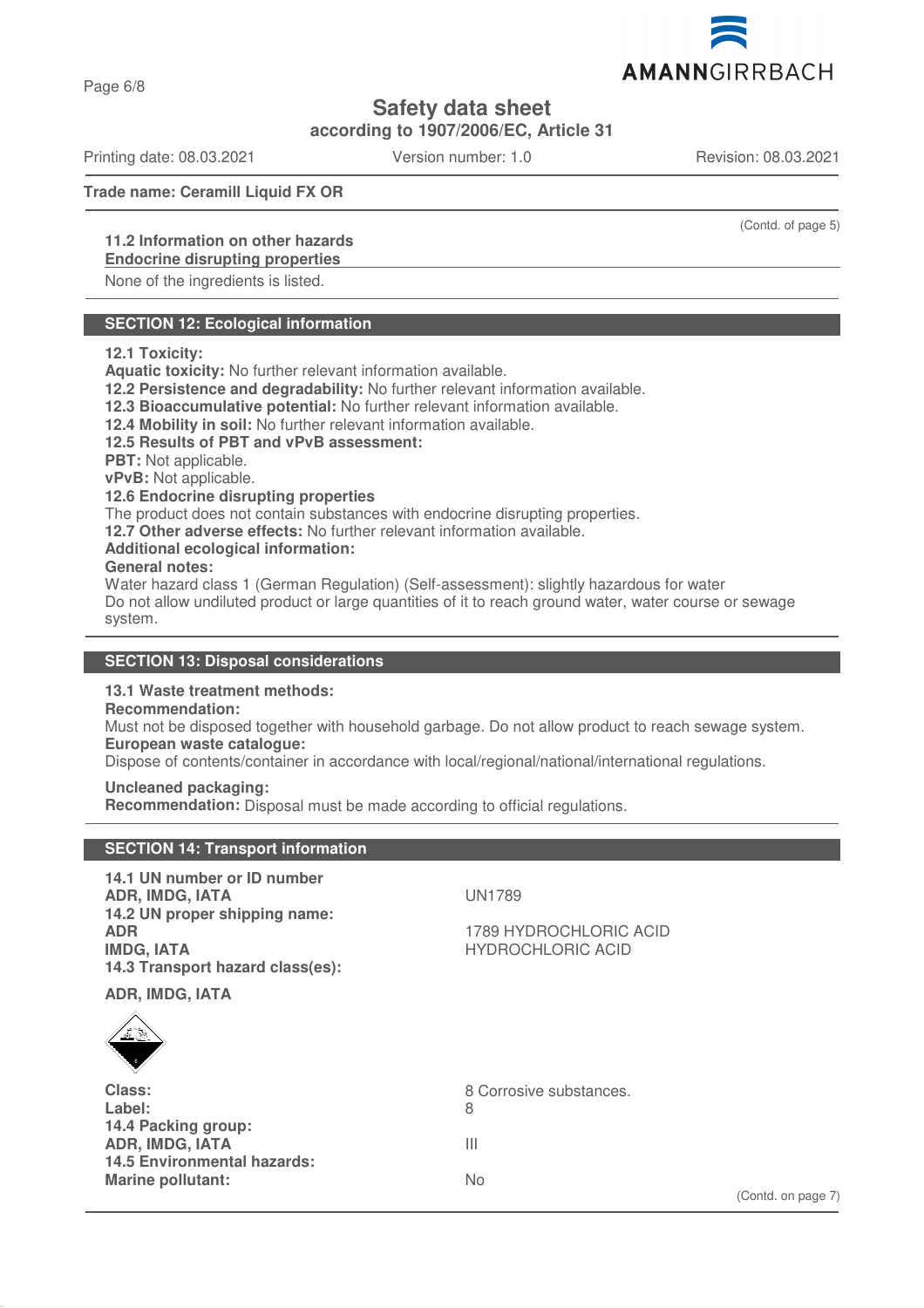

**according to 1907/2006/EC, Article 31**

Printing date: 08.03.2021 Version number: 1.0 Revision: 08.03.2021

**Trade name: Ceramill Liquid FX OR**

| 14.6 Special precautions for user:<br>Hazard identification number (Kemler code):<br><b>EMS Number:</b><br><b>Segregation groups:</b><br><b>Stowage Category</b><br>14.7 Maritime transport in bulk according to IMO<br><b>instruments</b> | Warning: Corrosive substances.<br>80<br>$F-A.S-B$<br>Acids<br>Е<br>Not applicable. | (Contd. of page 6) |
|--------------------------------------------------------------------------------------------------------------------------------------------------------------------------------------------------------------------------------------------|------------------------------------------------------------------------------------|--------------------|
| <b>Transport/Additional information:</b>                                                                                                                                                                                                   |                                                                                    |                    |
| <b>ADR</b><br>Limited quantities (LQ):<br><b>Transport category:</b><br><b>Tunnel restriction code:</b><br><b>UN "Model Regulation":</b>                                                                                                   | 5L<br>3<br>E<br>UN 1789 HYDROCHLORIC ACID, 8, III                                  |                    |

## **SECTION 15: Regulatory information**

**15.1 Safety, health and environmental regulations/legislation specific for the substance or mixture:** No further relevant information available.

**Directive 2012/18/EU Named dangerous substances - ANNEX I** None of the ingredients is listed. **DIRECTIVE 2011/65/EU on the restriction of the use of certain hazardous substances in electrical and electronic equipment – Annex II** None of the ingredients is listed. **15.2 Chemical safety assessment:** A Chemical Safety Assessment has not been carried out.

### **SECTION 16: Other information**

This information is based on our present knowledge. However, this shall not constitute a guarantee for any specific product features and shall not establish a legally valid contractual relationship.

### **Relevant phrases:**

H290 May be corrosive to metals. H302 Harmful if swallowed. H312 Harmful in contact with skin. H314 Causes severe skin burns and eye damage. H315 Causes skin irritation. H318 Causes serious eye damage. H319 Causes serious eye irritation. H335 May cause respiratory irritation.

### **Department issuing SDS:**

ADEEGO GmbH Wildsteig 4A D-42113 Wuppertal Tel. +49 (0) 202 2575700 Fax. +49 (0) 202 2575701 Email: mail@adeego.de www.adeego.de **Contact:** Dr. Axel Deeg **Abbreviations and acronyms:** ADR: Accord européen sur le transport des marchandises dangereuses par Route (European Agreement concerning the International Carriage of Dangerous Goods by Road) IMDG: International Maritime Code for Dangerous Goods IATA: International Air Transport Association GHS: Globally Harmonised System of Classification and Labelling of Chemicals

EINECS: European Inventory of Existing Commercial Chemical Substances

Page 7/8